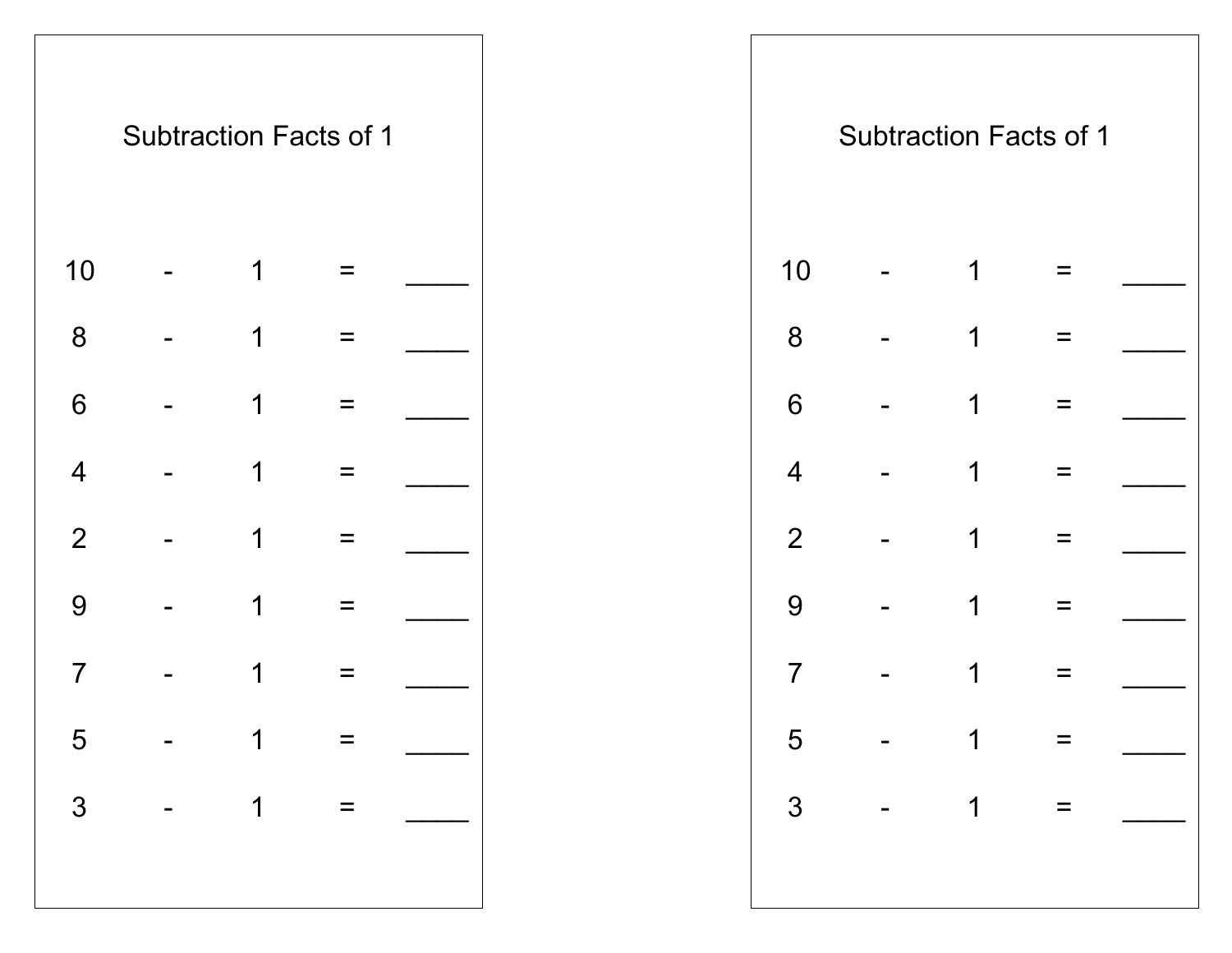|                         |                | <b>Subtraction Facts of 2</b> |  |
|-------------------------|----------------|-------------------------------|--|
| 11                      | $\overline{2}$ |                               |  |
| 9                       | $\overline{2}$ |                               |  |
| $\overline{7}$          | $\mathbf{2}$   |                               |  |
| 5                       | $\overline{2}$ |                               |  |
| 3                       | $\overline{2}$ |                               |  |
| 10                      | 2              |                               |  |
| 8                       | $\overline{2}$ |                               |  |
| $\boldsymbol{6}$        | $\overline{c}$ | $=$                           |  |
| $\overline{\mathbf{4}}$ | $\overline{2}$ | $=$                           |  |
|                         |                |                               |  |

|                | <b>Subtraction Facts of 2</b>                             |                |          |  |  |                | <b>Subtraction Facts of 2</b> |                                               |
|----------------|-----------------------------------------------------------|----------------|----------|--|--|----------------|-------------------------------|-----------------------------------------------|
| 11             |                                                           | 2              | $\equiv$ |  |  | 11             | 2                             |                                               |
| 9              |                                                           | 2              | $\equiv$ |  |  | 9              | 2                             |                                               |
| $\overline{7}$ |                                                           | 2              | $\equiv$ |  |  | $\overline{7}$ | 2                             |                                               |
| 5              |                                                           | 2              | $\equiv$ |  |  | 5              | 2                             |                                               |
| 3              |                                                           | 2              | $=$      |  |  | 3              | $\overline{2}$                |                                               |
| 10             |                                                           | 2              | $=$      |  |  | 10             | 2                             |                                               |
| 8              |                                                           | 2              | $\equiv$ |  |  | 8              | 2                             |                                               |
| 6              |                                                           | $\overline{2}$ | =        |  |  | 6              | 2                             |                                               |
|                | 4 - 2 = $\begin{array}{ c c c c c }\n\hline\n\end{array}$ |                |          |  |  |                |                               | $\begin{vmatrix} 4 & - & 2 & = \end{vmatrix}$ |
|                |                                                           |                |          |  |  |                |                               |                                               |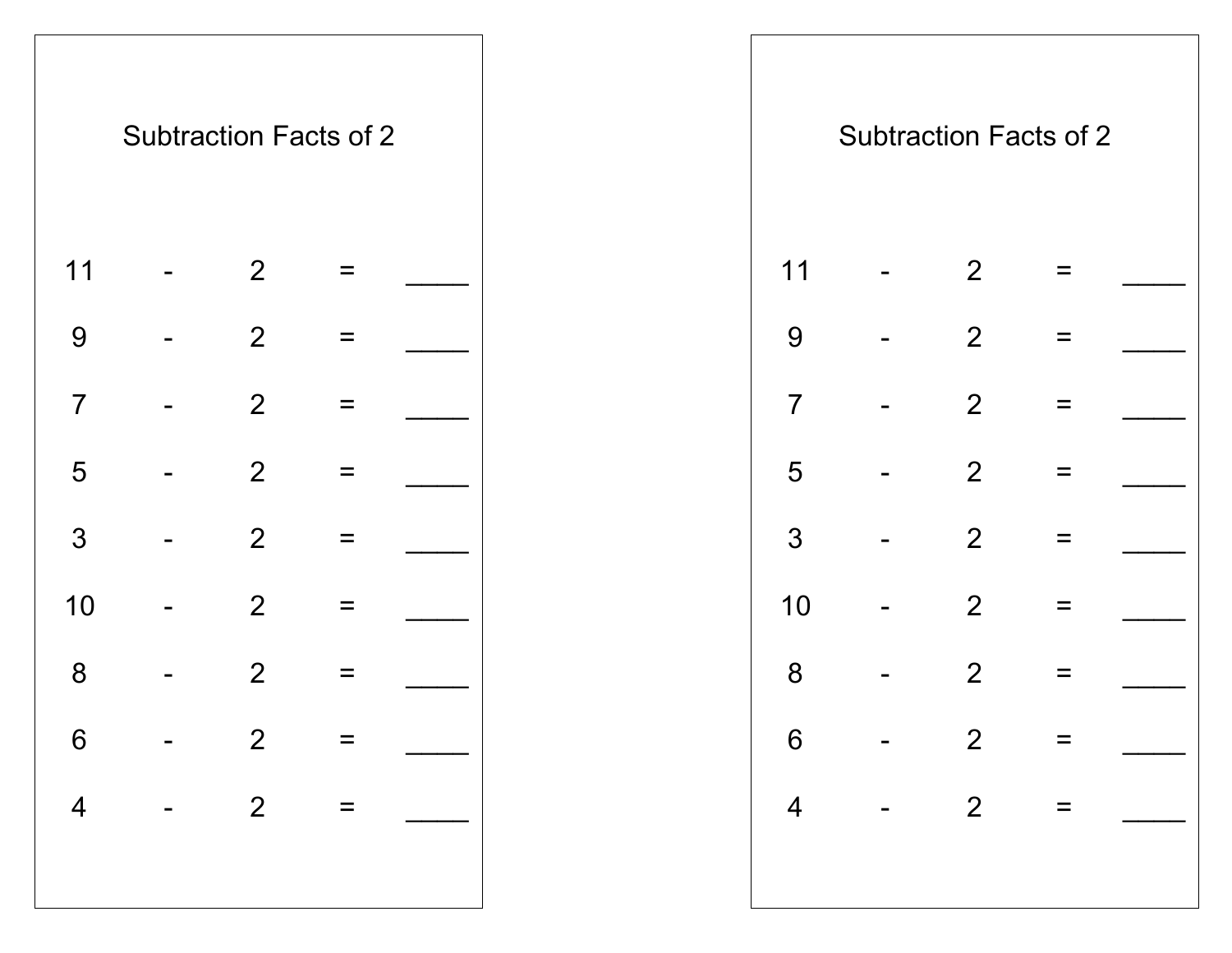|                          | <b>Subtraction Facts of 3</b> |   |  |
|--------------------------|-------------------------------|---|--|
| 12                       |                               | 3 |  |
| 10                       |                               | 3 |  |
| 8                        |                               | 3 |  |
| 6                        |                               | 3 |  |
| $\overline{\mathcal{A}}$ |                               | 3 |  |
| 11                       |                               | 3 |  |
| 9                        |                               | 3 |  |
| 7                        |                               | 3 |  |
| 5                        |                               | 3 |  |
|                          |                               |   |  |

|                 | <b>Subtraction Facts of 3</b> |                |          |              |  |                | <b>Subtraction Facts of 3</b> |          |           |
|-----------------|-------------------------------|----------------|----------|--------------|--|----------------|-------------------------------|----------|-----------|
| 12              |                               | 3              | $=$      |              |  | 12             | 3                             |          |           |
| 10              |                               | $\mathfrak{Z}$ | $\equiv$ |              |  | 10             | $\mathfrak{S}$                |          |           |
| 8               |                               | $\mathfrak{Z}$ | $=$      |              |  | 8              | 3                             |          |           |
| $6\phantom{1}6$ |                               | $\mathfrak{Z}$ | $\equiv$ |              |  | 6              | 3                             | $\equiv$ |           |
| $\overline{4}$  |                               | 3              | $\equiv$ |              |  | $\overline{4}$ | $\mathfrak{S}$                | $\equiv$ |           |
| 11              |                               | $\mathfrak{Z}$ | $\equiv$ |              |  | 11             | 3                             | $\equiv$ |           |
| 9               |                               | $\mathfrak{S}$ | $\equiv$ |              |  | 9              | 3                             | $=$      |           |
| $\overline{7}$  |                               | 3              | $\equiv$ |              |  | $\overline{7}$ | 3                             |          |           |
|                 |                               |                |          | $5 - 3 = \_$ |  |                |                               |          | $5 - 3 =$ |
|                 |                               |                |          |              |  |                |                               |          |           |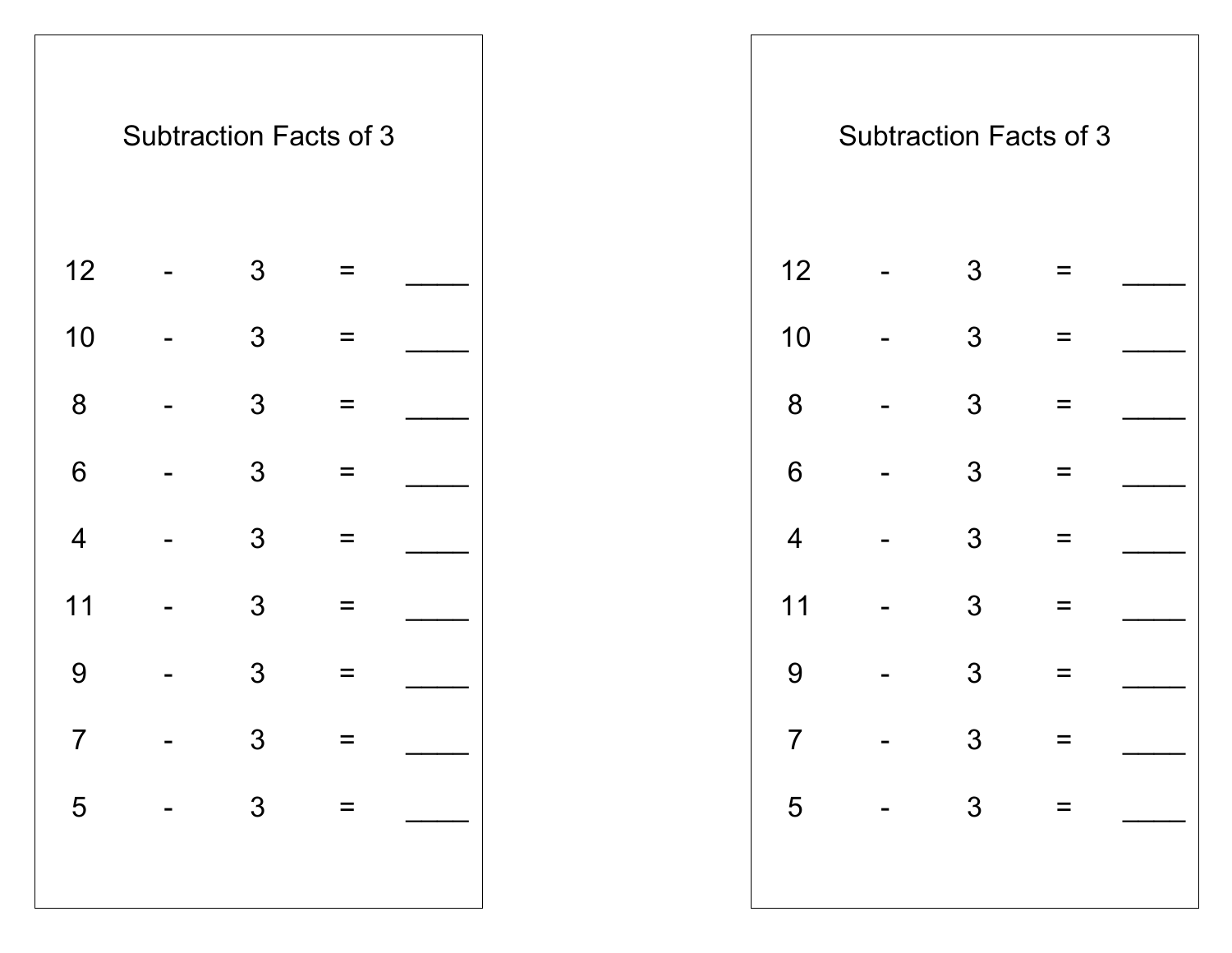|                | <b>Subtraction Facts of 4</b> |                          |   |  |
|----------------|-------------------------------|--------------------------|---|--|
| 13             |                               | 4                        |   |  |
| 11             |                               | $\overline{4}$           |   |  |
| 9              |                               | $\overline{4}$           |   |  |
| $\overline{7}$ |                               | 4                        |   |  |
| 5              |                               | $\overline{4}$           | = |  |
| 12             |                               | $\overline{4}$           |   |  |
| 10             |                               | 4                        |   |  |
| 8              |                               | $\overline{\mathcal{A}}$ |   |  |
| 6              |                               | $\overline{4}$           |   |  |
|                |                               |                          |   |  |

|                | <b>Subtraction Facts of 4</b> |                |          |                                                                                                                                                                                                                                                                                                                             |  |                | <b>Subtraction Facts of 4</b> |          |           |
|----------------|-------------------------------|----------------|----------|-----------------------------------------------------------------------------------------------------------------------------------------------------------------------------------------------------------------------------------------------------------------------------------------------------------------------------|--|----------------|-------------------------------|----------|-----------|
| 13             |                               | $\overline{4}$ | $\equiv$ |                                                                                                                                                                                                                                                                                                                             |  | 13             | 4                             | $=$      |           |
| 11             |                               | $\overline{4}$ | $\equiv$ |                                                                                                                                                                                                                                                                                                                             |  | 11             | $\overline{4}$                | $=$      |           |
| 9              |                               | $\overline{4}$ | $=$      |                                                                                                                                                                                                                                                                                                                             |  | 9              | 4                             | $=$      |           |
| $\overline{7}$ |                               | $\overline{4}$ | $=$      |                                                                                                                                                                                                                                                                                                                             |  | $\overline{7}$ | 4                             | $=$      |           |
| 5              |                               | $\overline{4}$ | $\equiv$ |                                                                                                                                                                                                                                                                                                                             |  | 5              | $\overline{4}$                | $=$      |           |
| 12             |                               | $\overline{4}$ | $\equiv$ |                                                                                                                                                                                                                                                                                                                             |  | 12             | 4                             | $=$      |           |
| 10             |                               | $\overline{4}$ | $\equiv$ |                                                                                                                                                                                                                                                                                                                             |  | 10             | 4                             | $\equiv$ |           |
| 8              |                               | $\overline{4}$ | $=$      |                                                                                                                                                                                                                                                                                                                             |  | 8              | 4                             | $=$      |           |
|                |                               |                |          | 6 - 4 = $\begin{vmatrix} 1 & 0 & 0 & 0 \\ 0 & -1 & 0 & 0 \\ 0 & 0 & 0 & 0 \\ 0 & 0 & 0 & 0 \\ 0 & 0 & 0 & 0 \\ 0 & 0 & 0 & 0 \\ 0 & 0 & 0 & 0 \\ 0 & 0 & 0 & 0 \\ 0 & 0 & 0 & 0 \\ 0 & 0 & 0 & 0 \\ 0 & 0 & 0 & 0 & 0 \\ 0 & 0 & 0 & 0 & 0 \\ 0 & 0 & 0 & 0 & 0 \\ 0 & 0 & 0 & 0 & 0 & 0 \\ 0 & 0 & 0 & 0 & 0 & 0 \\ 0 & 0$ |  |                |                               |          | $6 - 4 =$ |
|                |                               |                |          |                                                                                                                                                                                                                                                                                                                             |  |                |                               |          |           |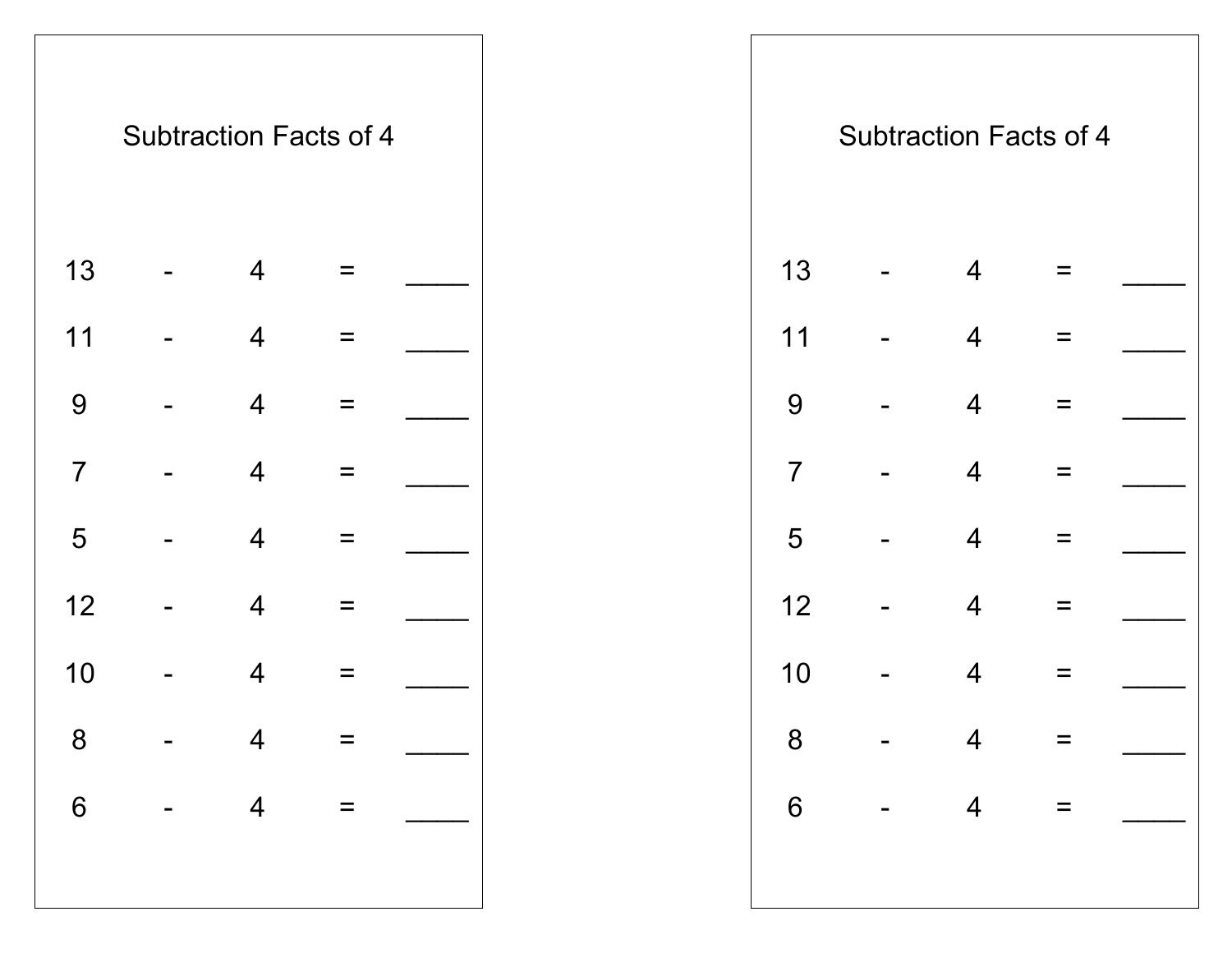|                | <b>Subtraction Facts of 5</b> |   |          |  |
|----------------|-------------------------------|---|----------|--|
| 14             |                               | 5 | $\equiv$ |  |
| 12             |                               | 5 |          |  |
| 10             |                               | 5 |          |  |
| 8              |                               | 5 |          |  |
| 6              |                               | 5 |          |  |
| 13             |                               | 5 | =        |  |
| 11             |                               | 5 |          |  |
| 9              |                               | 5 | $=$      |  |
| $\overline{7}$ |                               | 5 |          |  |
|                |                               |   |          |  |
|                |                               |   |          |  |

|                 | <b>Subtraction Facts of 5</b> |   |          |                                                                                                                                                                                                                                                                                                                                                                                                                                                                 |  |    | <b>Subtraction Facts of 5</b> |          |                                                          |
|-----------------|-------------------------------|---|----------|-----------------------------------------------------------------------------------------------------------------------------------------------------------------------------------------------------------------------------------------------------------------------------------------------------------------------------------------------------------------------------------------------------------------------------------------------------------------|--|----|-------------------------------|----------|----------------------------------------------------------|
| 14              |                               | 5 | $=$      |                                                                                                                                                                                                                                                                                                                                                                                                                                                                 |  | 14 | 5                             | =        |                                                          |
| 12              |                               | 5 | $\equiv$ |                                                                                                                                                                                                                                                                                                                                                                                                                                                                 |  | 12 | 5                             | $\equiv$ |                                                          |
| 10              |                               | 5 | $\equiv$ |                                                                                                                                                                                                                                                                                                                                                                                                                                                                 |  | 10 | 5                             | $=$      |                                                          |
| 8               |                               | 5 | $\equiv$ |                                                                                                                                                                                                                                                                                                                                                                                                                                                                 |  | 8  | 5                             | $\equiv$ |                                                          |
| $6\phantom{1}6$ |                               | 5 | $\equiv$ |                                                                                                                                                                                                                                                                                                                                                                                                                                                                 |  | 6  | 5                             | $\equiv$ |                                                          |
| 13              |                               | 5 | $=$      |                                                                                                                                                                                                                                                                                                                                                                                                                                                                 |  | 13 | 5                             | $\equiv$ |                                                          |
| 11              |                               | 5 | $\equiv$ |                                                                                                                                                                                                                                                                                                                                                                                                                                                                 |  | 11 | 5                             | $\equiv$ |                                                          |
| 9               |                               | 5 | $\equiv$ |                                                                                                                                                                                                                                                                                                                                                                                                                                                                 |  | 9  | 5                             | Ξ        |                                                          |
|                 |                               |   |          | $\begin{array}{ccccccccc}\n7 & - & 5 & = & \boxed{1} & \boxed{1} & \boxed{1} & \boxed{1} & \boxed{1} & \boxed{1} & \boxed{1} & \boxed{1} & \boxed{1} & \boxed{1} & \boxed{1} & \boxed{1} & \boxed{1} & \boxed{1} & \boxed{1} & \boxed{1} & \boxed{1} & \boxed{1} & \boxed{1} & \boxed{1} & \boxed{1} & \boxed{1} & \boxed{1} & \boxed{1} & \boxed{1} & \boxed{1} & \boxed{1} & \boxed{1} & \boxed{1} & \boxed{1} & \boxed{1} & \boxed{1} & \boxed{1} & \boxed{$ |  |    |                               |          | $7 \qquad - \qquad 5 \qquad = \qquad \underline{\qquad}$ |
|                 |                               |   |          |                                                                                                                                                                                                                                                                                                                                                                                                                                                                 |  |    |                               |          |                                                          |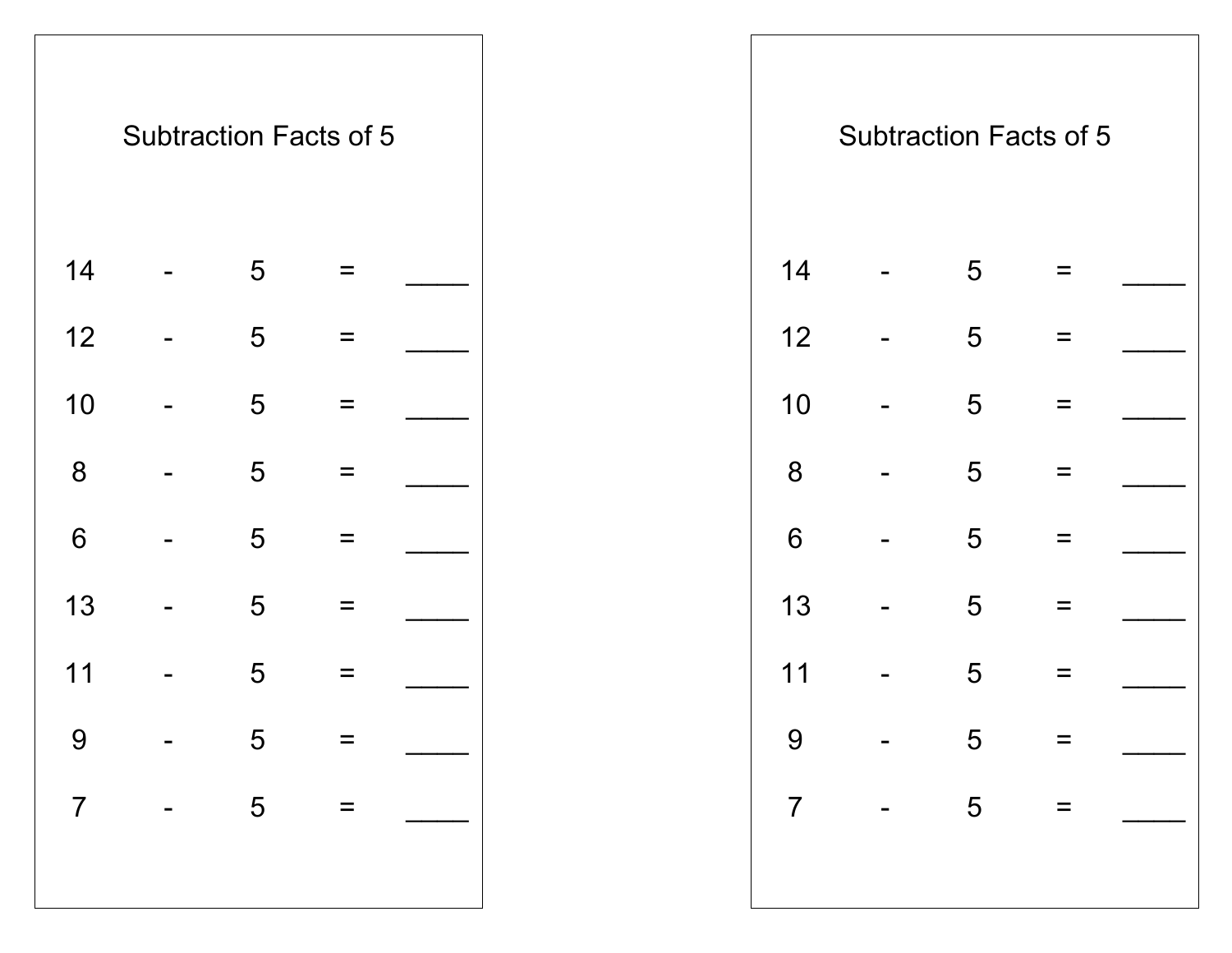

|                | <b>Subtraction Facts of 6</b> |       |          |              |  |                | <b>Subtraction Facts of 6</b> |          |           |
|----------------|-------------------------------|-------|----------|--------------|--|----------------|-------------------------------|----------|-----------|
| 15             |                               | 6     | $\equiv$ |              |  | 15             | 6                             | $=$      |           |
| 13             |                               | 6     | $=$      |              |  | 13             | 6                             | Ξ        |           |
| 11             |                               | 6     | $\equiv$ |              |  | 11             | 6                             | $\equiv$ |           |
| 9              |                               | 6     | $\equiv$ |              |  | 9              | 6                             | $=$      |           |
| $\overline{7}$ |                               | 6     | $\equiv$ |              |  | $\overline{7}$ | 6                             | Ξ        |           |
| 14             |                               | 6     | $\equiv$ |              |  | 14             | 6                             | $=$      |           |
| 12             |                               | 6     | $\equiv$ |              |  | 12             | 6                             | $=$      |           |
| 10             |                               | $6\,$ | $=$      |              |  | 10             | $6\phantom{1}6$               | Ξ        |           |
|                |                               |       |          | $8 - 6 = \_$ |  |                |                               |          | $8 - 6 =$ |
|                |                               |       |          |              |  |                |                               |          |           |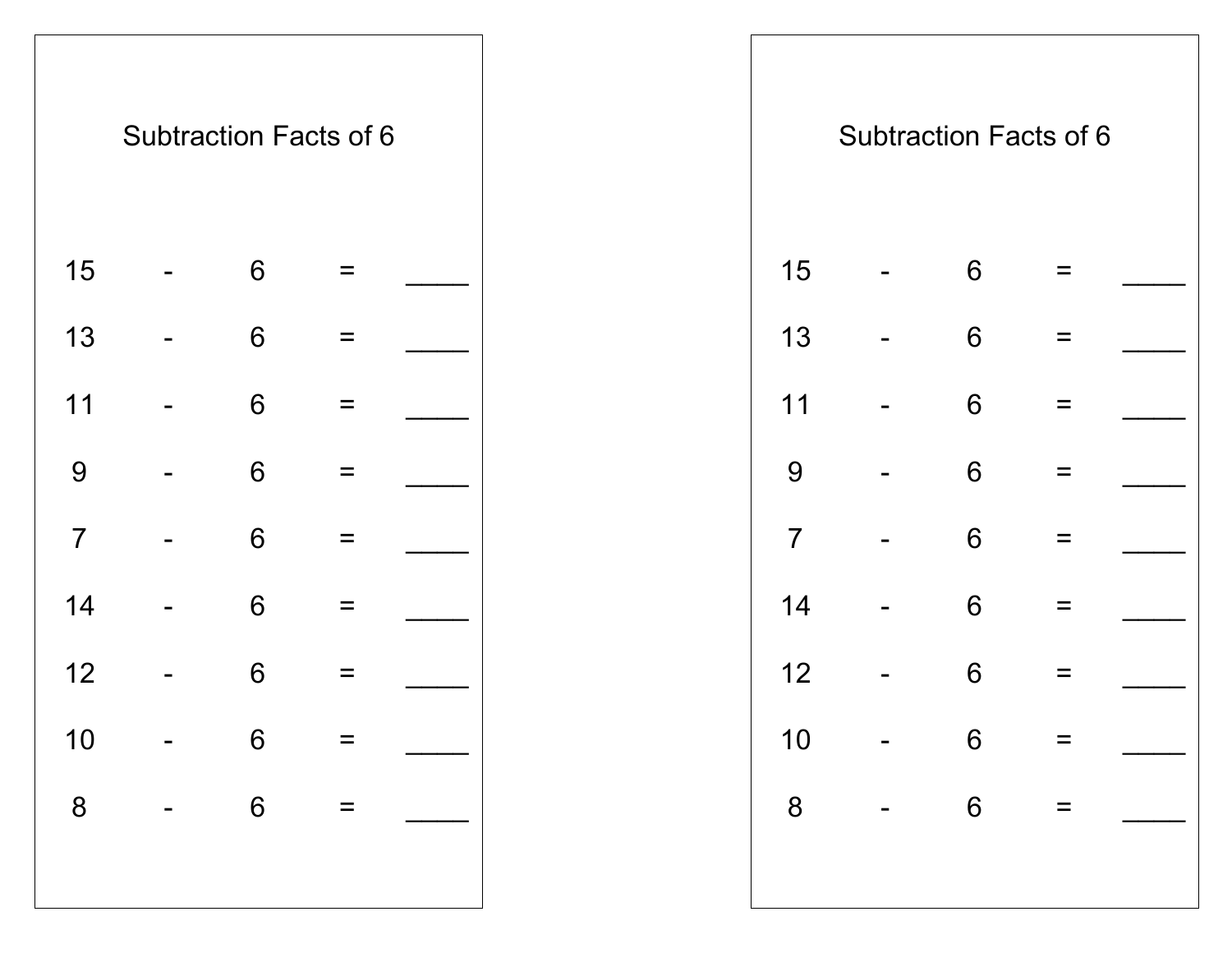|    | <b>Subtraction Facts of 7</b> |                |  |
|----|-------------------------------|----------------|--|
| 16 |                               | $\overline{7}$ |  |
| 14 |                               | $\overline{7}$ |  |
| 12 |                               | $\overline{7}$ |  |
| 10 |                               | $\overline{7}$ |  |
| 8  |                               | $\overline{7}$ |  |
| 15 |                               | $\overline{7}$ |  |
| 13 |                               | $\overline{7}$ |  |
| 11 |                               | $\overline{7}$ |  |
| 9  |                               | $\overline{7}$ |  |
|    |                               |                |  |

|    | <b>Subtraction Facts of 7</b> |                |          |  |  |    |       | <b>Subtraction Facts of 7</b> |          |  |
|----|-------------------------------|----------------|----------|--|--|----|-------|-------------------------------|----------|--|
| 16 |                               | $\overline{7}$ | $\equiv$ |  |  | 16 |       | $\overline{7}$                | $\equiv$ |  |
| 14 |                               | $\overline{7}$ | $\equiv$ |  |  | 14 |       | $\overline{7}$                | $\equiv$ |  |
| 12 |                               | $\overline{7}$ | $\equiv$ |  |  | 12 |       | $\overline{7}$                | $\equiv$ |  |
| 10 |                               | $\overline{7}$ | $\equiv$ |  |  | 10 |       | $\overline{7}$                | $\equiv$ |  |
| 8  |                               | $\overline{7}$ | $\equiv$ |  |  | 8  |       | $\overline{7}$                | $\equiv$ |  |
| 15 |                               | $\overline{7}$ | $\equiv$ |  |  | 15 |       | $\overline{7}$                | $\equiv$ |  |
| 13 |                               | $\overline{7}$ | $\equiv$ |  |  | 13 |       | $\overline{7}$                | $\equiv$ |  |
| 11 |                               | $\overline{7}$ | $\equiv$ |  |  | 11 |       | $\overline{7}$                | $\equiv$ |  |
| 9  | $- 7$                         |                | $=$      |  |  | 9  | $- 7$ |                               | $\equiv$ |  |
|    |                               |                |          |  |  |    |       |                               |          |  |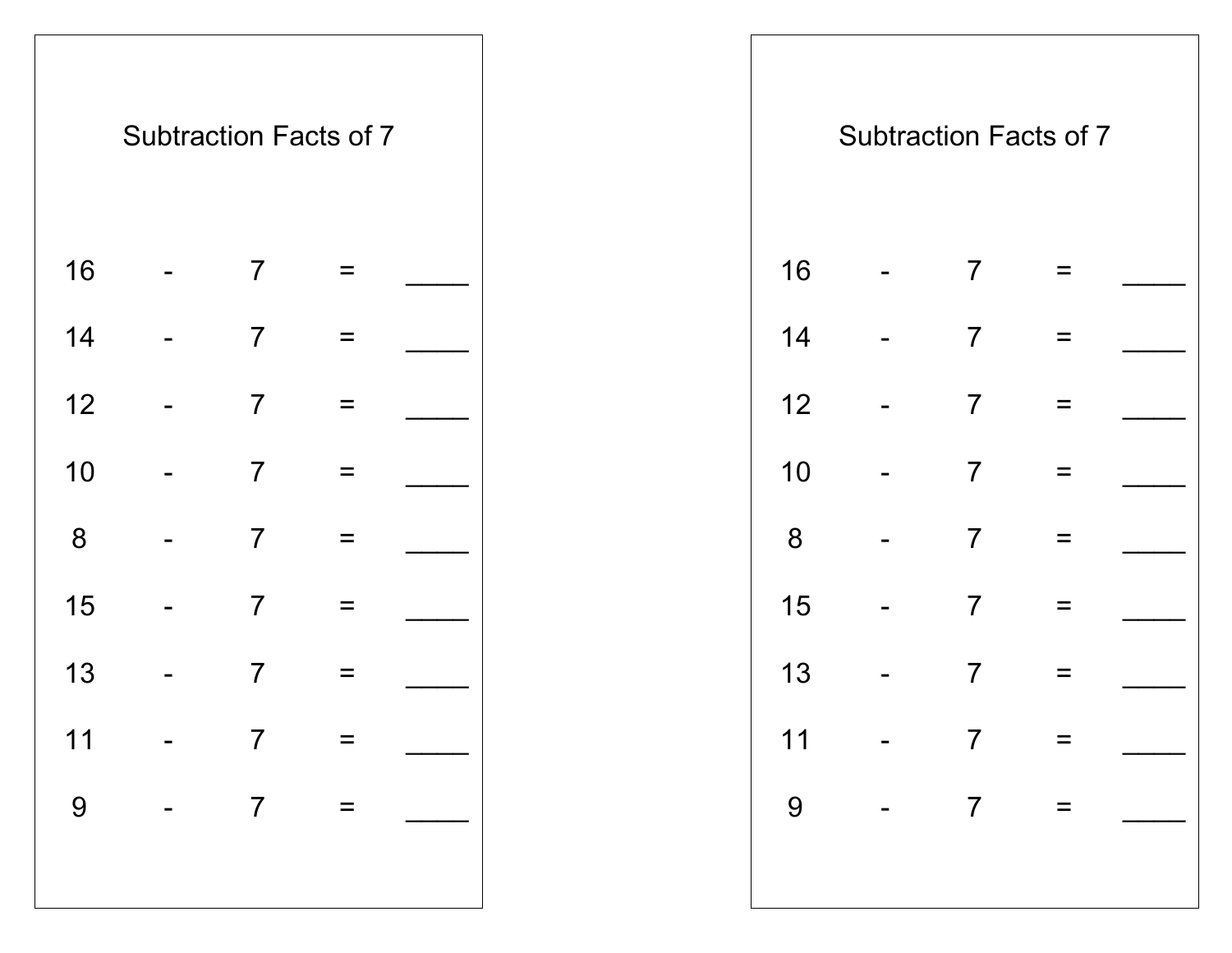|    | <b>Subtraction Facts of 8</b> |   |  |
|----|-------------------------------|---|--|
|    |                               |   |  |
| 17 |                               | 8 |  |
| 15 |                               | 8 |  |
| 13 |                               | 8 |  |
| 11 |                               | 8 |  |
| 9  |                               | 8 |  |
| 16 |                               | 8 |  |
| 14 |                               | 8 |  |
| 12 |                               | 8 |  |
| 10 |                               | 8 |  |
|    |                               |   |  |
|    |                               |   |  |

|    | <b>Subtraction Facts of 8</b> |   |          |            |  |    | <b>Subtraction Facts of 8</b> |          |  |
|----|-------------------------------|---|----------|------------|--|----|-------------------------------|----------|--|
| 17 |                               | 8 | $\equiv$ |            |  | 17 | 8                             |          |  |
| 15 |                               | 8 | $\equiv$ |            |  | 15 | 8                             | $\equiv$ |  |
| 13 |                               | 8 | $\equiv$ |            |  | 13 | 8                             | $\equiv$ |  |
| 11 |                               | 8 | $=$      |            |  | 11 | 8                             | $=$      |  |
| 9  | $\blacksquare$                | 8 | $\equiv$ |            |  | 9  | 8                             | $\equiv$ |  |
| 16 |                               | 8 | $=$      |            |  | 16 | 8                             | $=$      |  |
| 14 |                               | 8 | $\equiv$ |            |  | 14 | 8                             | $\equiv$ |  |
| 12 |                               | 8 | $=$      |            |  | 12 | 8                             | $=$      |  |
|    |                               |   |          | $10 - 8 =$ |  |    | $10 - 8 =$                    |          |  |
|    |                               |   |          |            |  |    |                               |          |  |